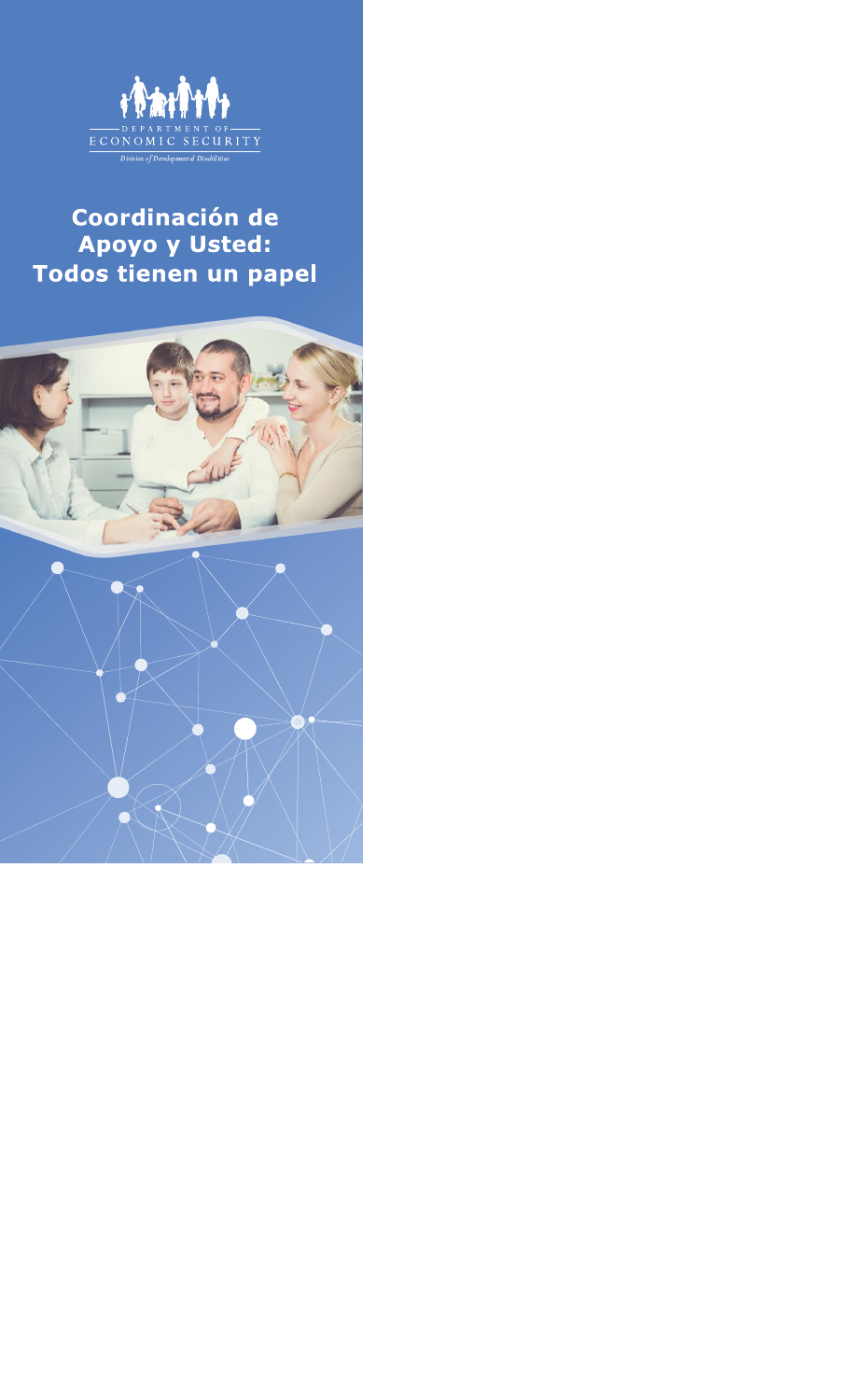### El papel del **Coordinador de Apoyo**

El papel principal del Coordinador La paper principal del Coordinador<br>de Apoyo es ayudar a los miembros<br>y a las familias a identificar metas y<br>servicios de apoyo necesarios. Otros<br>papeles incluyen:



#### Planificación y coordinación

- · Identificar apoyos y servicios según las necesidades evaluadas;
- · Desarrollar el documento de planificación;
- Informar a los miembros y a las familias de los pasos a seguir cuando los servicios no están disponibles o si hay problemas con los servicios;
- · Coordinar la atención médica, salud conductual, y servicios y apoyos a largo plazo; y
- · Revisar las necesidades y actualiza el plan según sea necesario.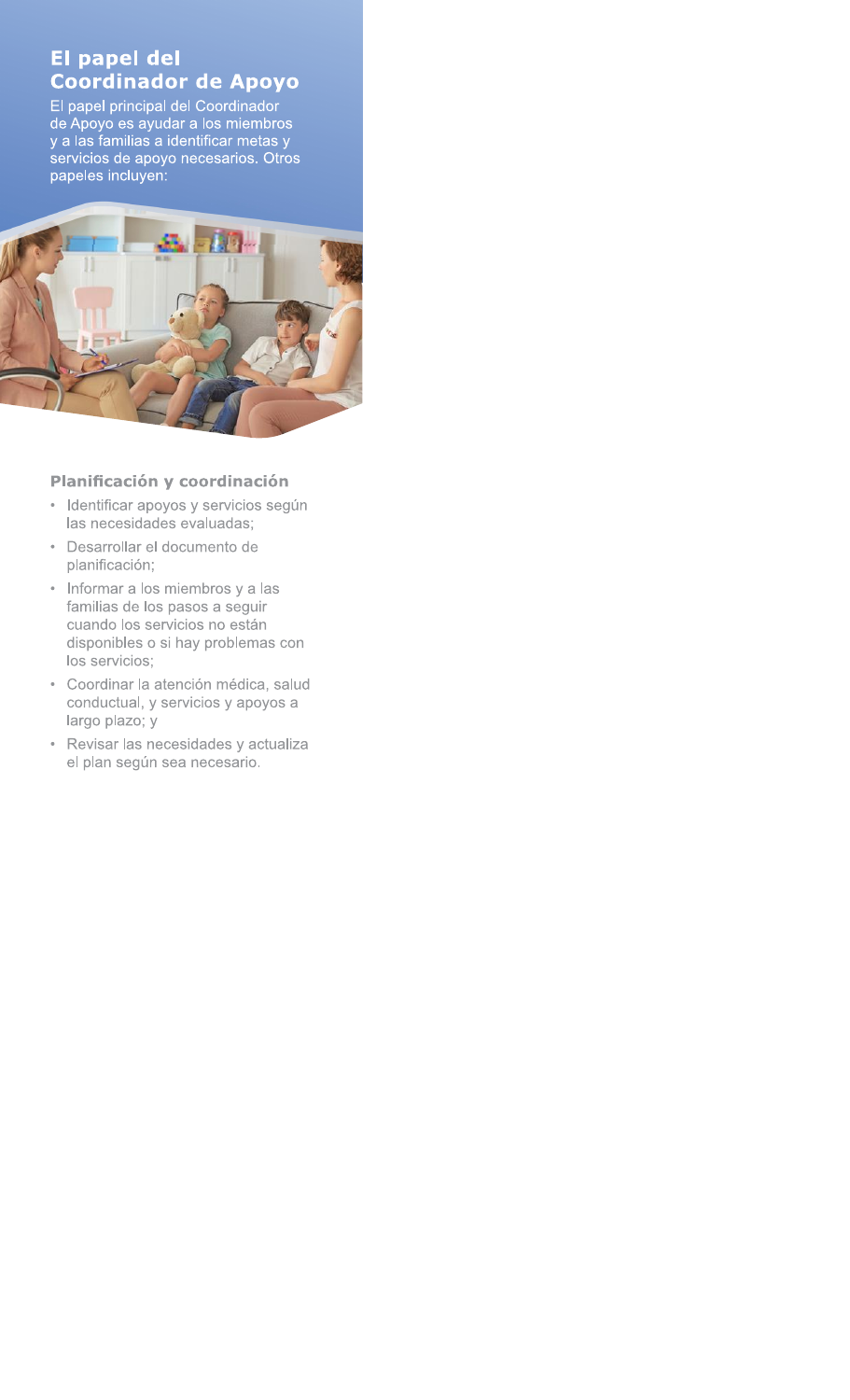#### Intermediación de servicios

- · Identificar los recursos comunitarios para los miembros y sus familias;
- Ayudar a asegurar que los servicios financiados que están aprobados estén implementados; y
- Dar opciones cuando el servicio aprobado no está disponible.

#### Facilitación/Apoyo

- Dar apoyo para afrontar cuestiones;
- · Facilitar el acceso oportuno a la atención/servicios; y
- · Impedir retrasos en la provisión de atención o servicios.

#### Servicios de supervisión

- · Revisar servicios en cada reunión y cuando hay un cambio en la condición o circunstancias del miembro; y
- Asegurarse de que se cumplan con y estén ayudando los servicios.

#### Servicio de control y contención

• Evaluar, determinar y aprobar servicios económicos y médicamente necesarios.

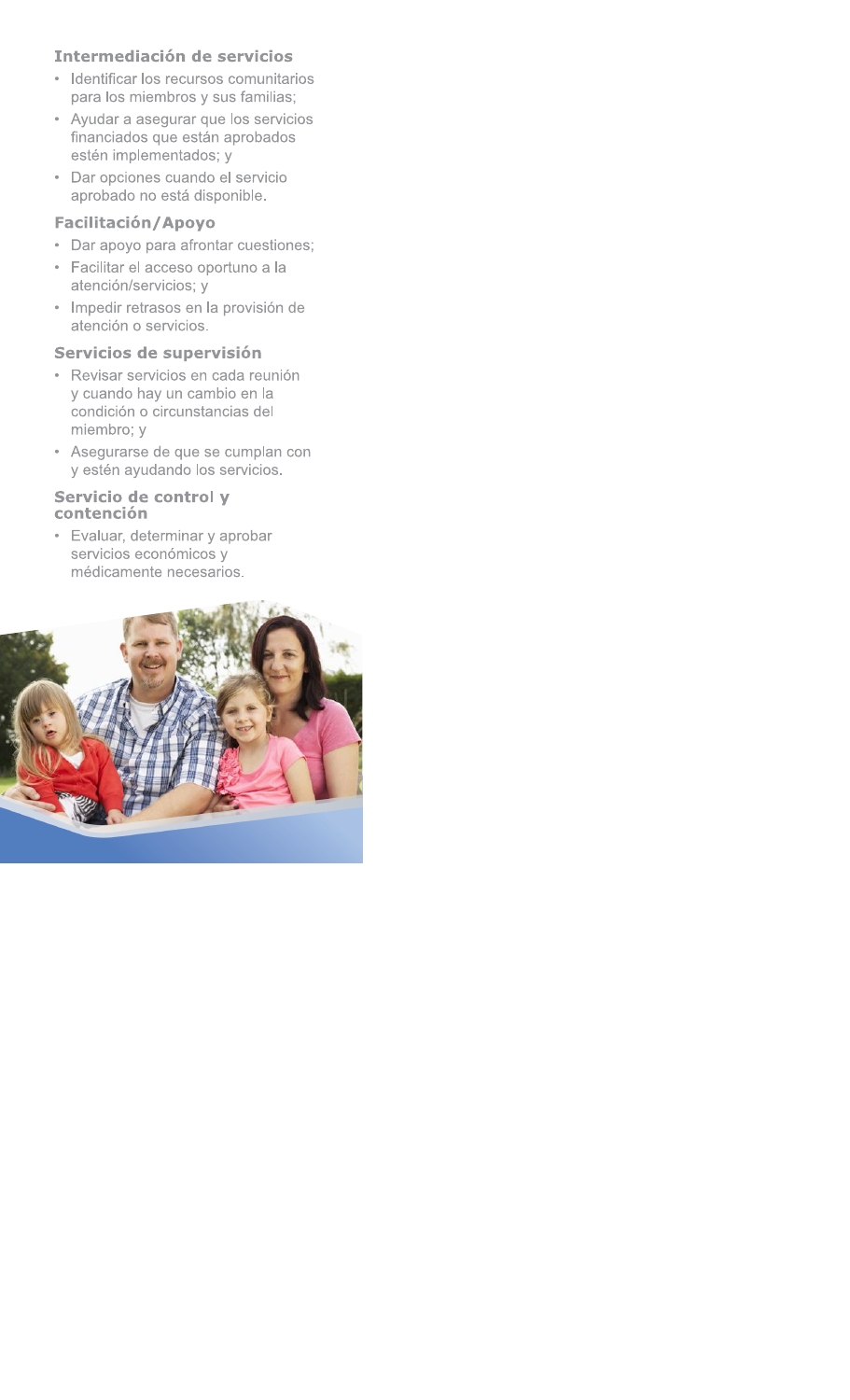Los Coordinadores de Apoyo<br>adoptan un enfoque centrado en la<br>persona mientras que promueven los<br>valores de dignidad, independencia,<br>individualidad, privacidad y opción, y se adhieren a los siguientes principios rectores:

- · Gestión de casos centrada en el miembro
- Opciones dirigidas por el miembro
- · Planificación centrada en la persona
- Consistencia de los servicios
- Accesibilidad de la red
- · Entorno más integrado

Ò

 $\bigcirc$ 

· Colaboración con las partes interesadas



 $\bullet$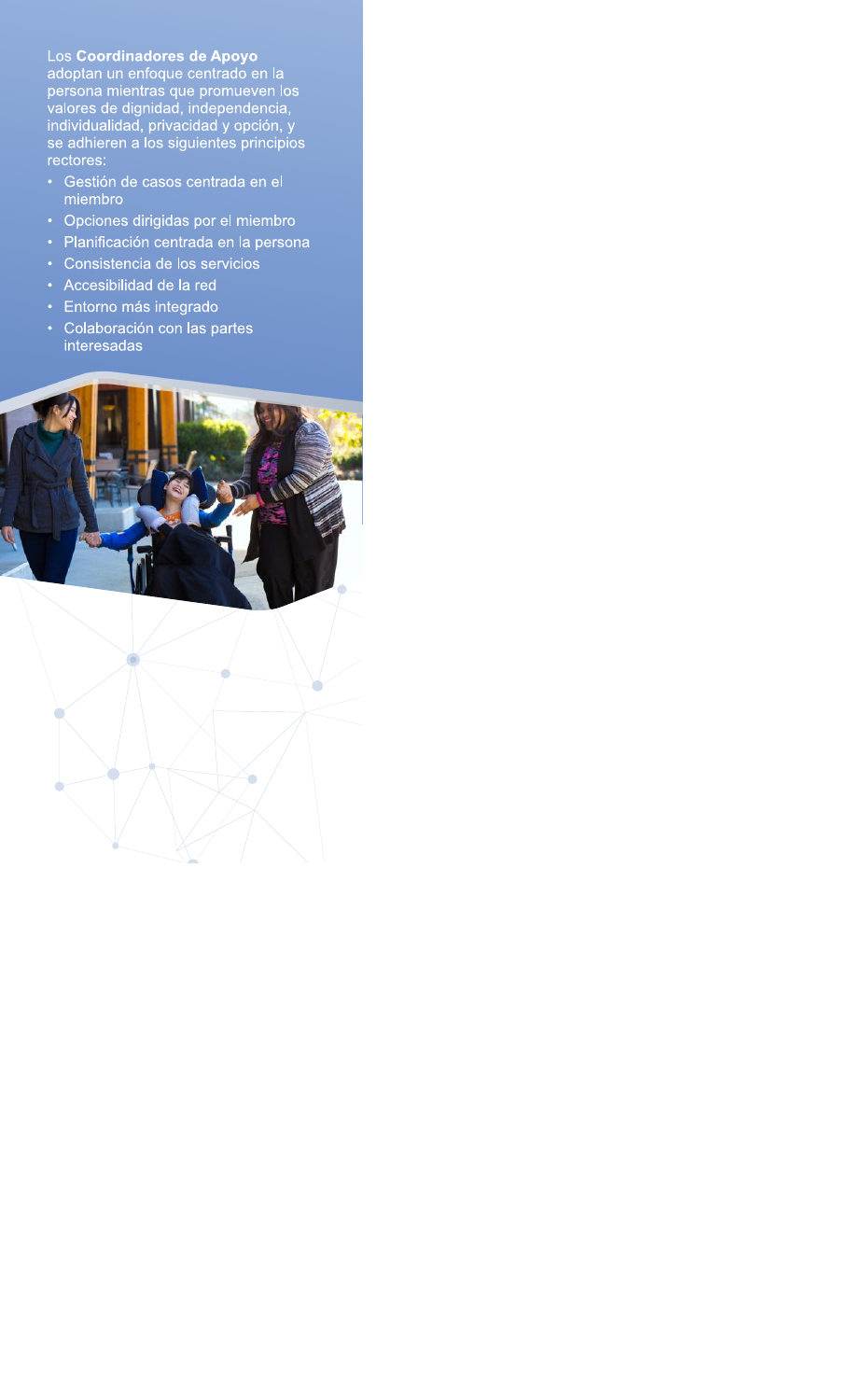

## Papel del miembro/ familia/tutor

Llame a su Coordinador de Apoyo de<br>inmediato para decirle:

- · Si hay cambios en cómo se siente;
- · Si va al hospital;
- · Si se muda;
- Cuando sospecha de abuso/ negligencia o cuando no se siente seguro;
- · Si no está satisfecho con sus servicios; y
- · Si tiene alguna necesidad o pregunta entre sus visitas regulares con su Coordinador de Apoyo.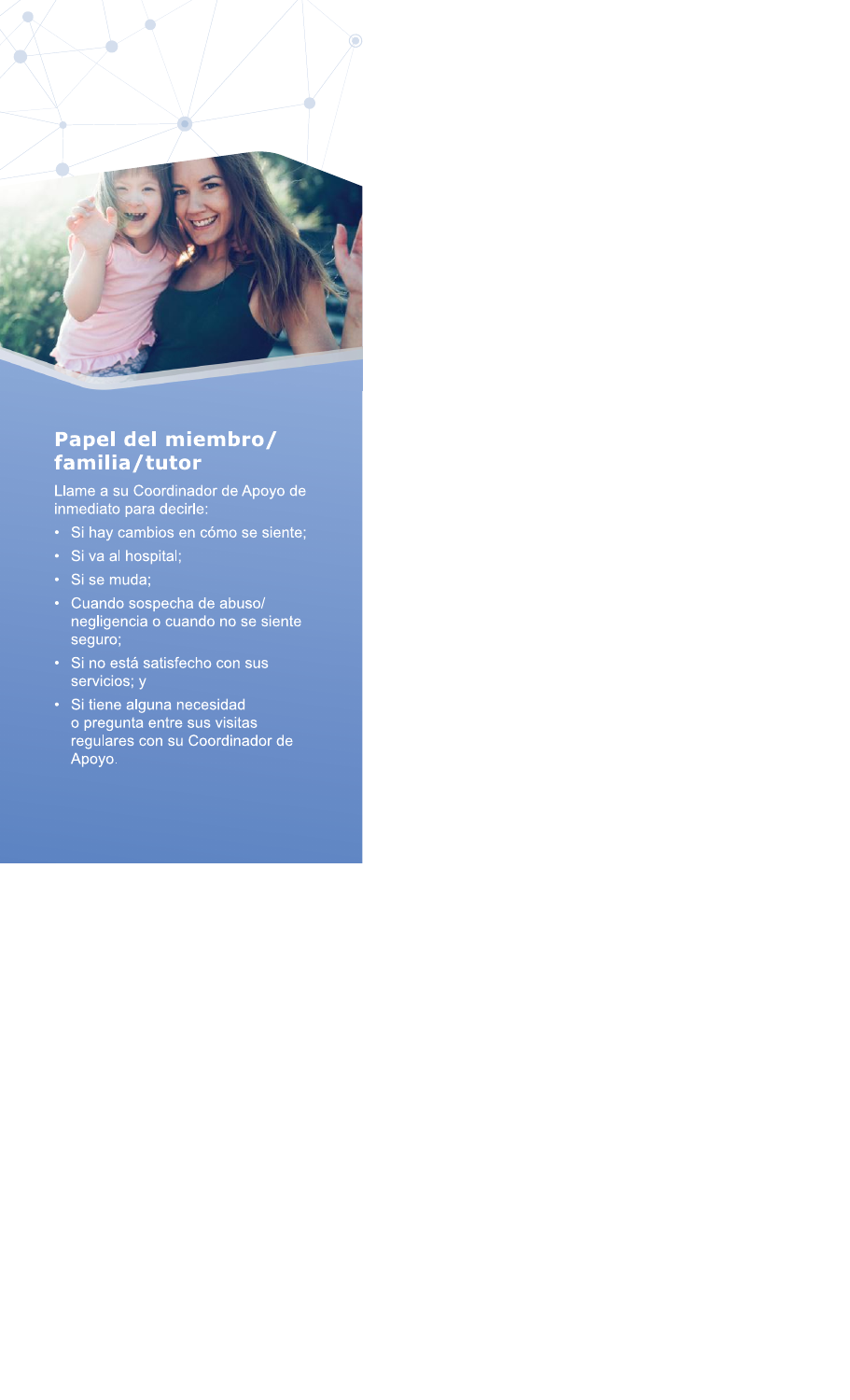#### Mi papel en la elegibilidad o redeterminación:

- · Solicitar servicios de cuidado a largo plazo y cumplir con cualquier solicitud de información y reuniones de ALTCS.
- · Ayudar con la formación del plan.
- · Enviar los expedientes médicos y escolares para volver a solicitar seis meses antes de los 6 y 18 años.
- Participar en las reuniones de planificación y revisiones.
- · Dar información correcta y completa.
- Firmar las autorizaciones.
- Asignar los derechos de beneficios de seguro médico personal a la DDD.
- · Cumplir con los términos de facturación residencial y del costo de la atención.



 $\bigcirc$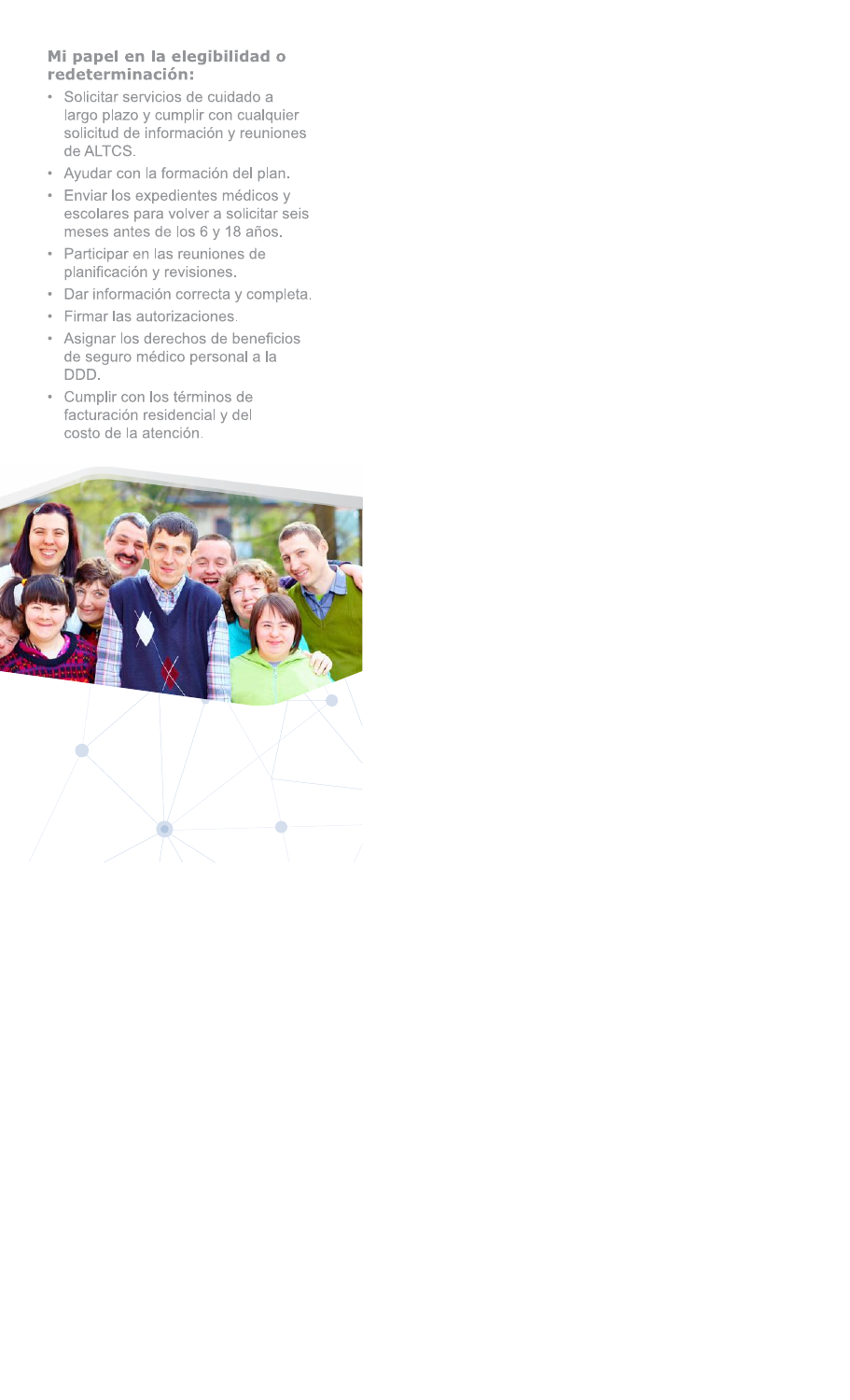# Mi papel en la planificación de

- 
- 
- **Mi papel en la planificación de<br>
cuidado o servicios:**<br>
 Llamar si su trabajador de atención<br>
directa no se presenta para un<br>
turno programdo.<br>
 Informar de problemas, incluso el<br>
 Persunto fraude y abuso.<br>
 Informar Fresunto fraude y abuso.<br>
• Informar a sus médicos de otro<br>
seguro y proporcionar tarjetas de<br>
identificación del seguro en todas<br>
las citas médicas.<br>
• Para aprovechar al máximo los<br>
servicios:<br>
• Haga preguntas si no ent
	- -
	- Hable con sus proveedores y su<br>Coordinador de Apoyo sobre sus • Para aprovechar al máximo los<br>
	servicios:<br>
	• Haga preguntas si no entiende<br>
	sus derechos o el plan de<br>
	tratamiento.<br>
	• Hable con sus proveedores y su<br>
	Coordinador de Apoyo sobre sus<br>
	servicios y qué tan satisfecho<br>
	está A Haga preguntas si no entiende<br>
	sus derechos o el plan de<br>
	tratamiento.<br>
	A Hable con sus proveedores y su<br>
	Coordinador de Apoyo sobre sus<br>
	servicios y qué tan satisfecho<br>
	está con sus servicios.<br>
	A Siga las instrucciones
		-
		- $\blacktriangleright$  Participe en todas las citas de terapia.
		- $\triangleright$  Siga el programa del hogar.
		- $\blacktriangleright$  Trate a los proveedores con respeto.
		- $\blacktriangleright$  Vea otros ejemplos que se detallan en el Manual del Miembro de ALTCS.